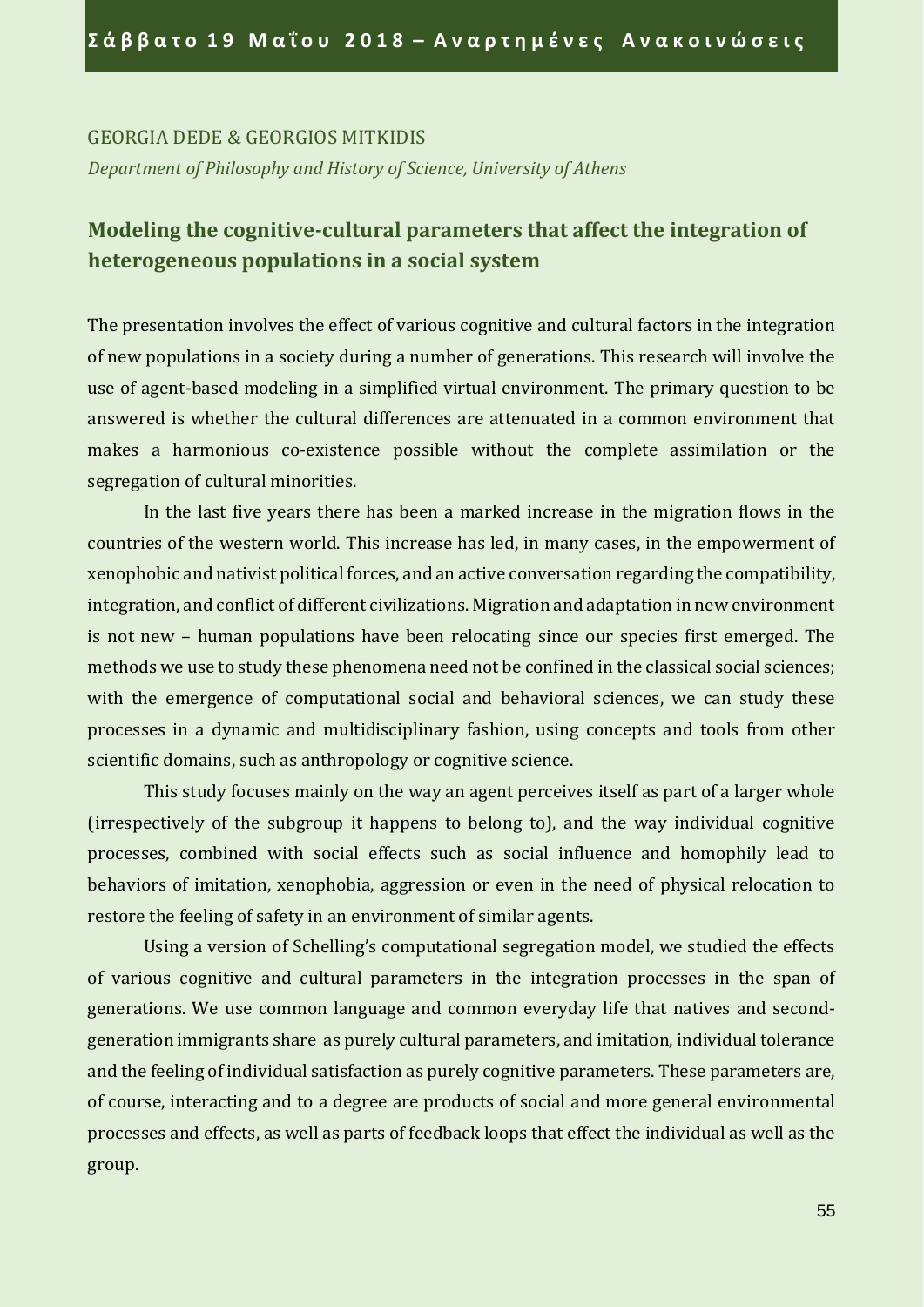In this research we will also investigate the well-known finding from the field of classical sociology , according to which the attitudes of second generation immigrants is correlated with the degree of integration of their parents; the general rule is that the immigrants whose parents are not well integrated will be more conservative and less welcoming of new immigrant arrivals. In practical terms, this will be seen in the local concentrations and the degree of heterogeneity of the population.

IRINI GAKI, IOANNIS SPANTIDAKIS, ELENI VASILAKI, & AGGELIKI MOUZAKI *Department οf Primary Education, University οf Crete*

## **Improving reading comprehension through the enhancing of strategies for the production of communicative texts**

Written speech is an effective tool of thought and communication, as well as a flexible tool of achievement of various goals in one's life. Reading comprehension and production of written speech are deliberate, dynamic and laborious problem-solving procedures whose close relation and interaction have been studied for years. Many studies have investigated the effect of reading comprehension on the production of written speech, although only few investigations have focused on the effect of production of written speech on reading comprehension. The aim of the study is to design, implement and evaluate an intervention program providing visual, verbal and social-procedural facilities to students, either having writing disabilities or not, in order to determine whether the development of metacognitive knowledge and skills concerning writing have any impact on students' reading comprehension, as well as to investigate the interaction between production and comprehension of written speech. Three 3<sup>rd</sup> grade groups took part in the study. Two of the groups were members of the experimental group and the third was the control group. The teaching approach utilized was "acquiring knowledge through apprenticeship" and mentoring in the context of instructional scaffolding. Experimental-group students who were taught metacognitive strategies concerning writing through the genre-based-procedural approach appear to develop the metacognitive knowledge and skills relevant to reading comprehension. Study findings also indicated a positive interaction between the production and comprehension of communicative texts.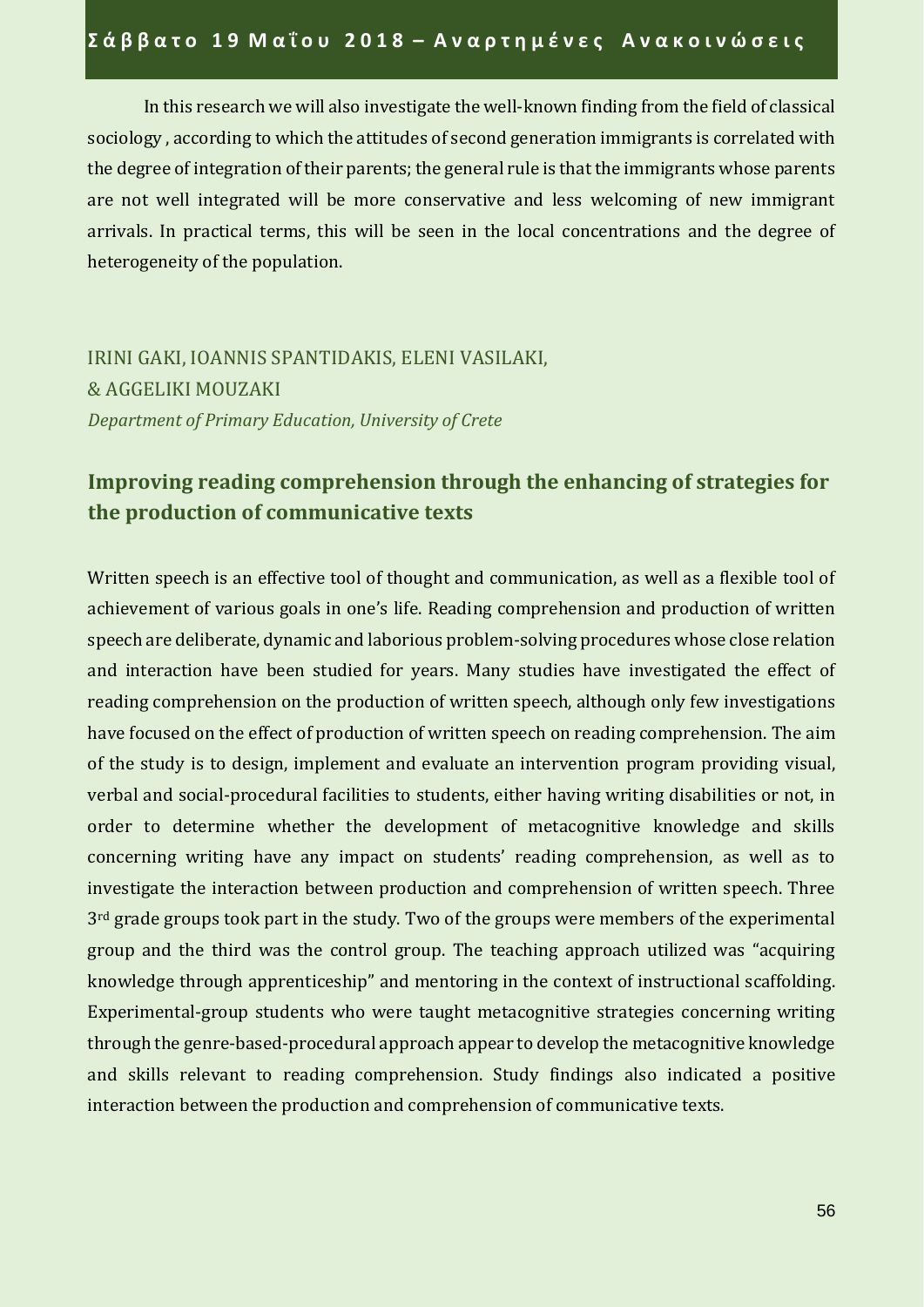ARISTEA MAVROGIANNI1, ELENI VASILAKI1, IOANNIS SPANTIDAKIS1, ELENI PAPADAKI-MICHAILIDI<sup>1</sup>, & MICHALIS LINARDAKIS<sup>2</sup>

*<sup>1</sup>Department of Primary Education, University of Crete <sup>2</sup>Department of Preschool Education, University of Crete*

# **Adaptation to the Greek population of the Metacognitive Awareness of Reading Strategies Inventory (MARSI) version 1.0**

Metacognitive strategies in reading are self-monitoring and self-regulating activities, focusing on both the process and the product of reading. They are designed to increase readers' knowledge of awareness, to improve their reading comprehension, and to evaluate the whole attempt. The present study is examining the psychometric properties of the Greek version of Mokhtari and Reichard's (2002) Metacognitive Awareness of Reading Strategies Inventory (MARSI) version 1.0, which consists of Likert 5 rating scale of 30 statements about what students do when they read school-related materials. First, MARSI scale is designed as a tool for enabling students increase metacognitive awareness and strategy use while reading. Second, teachers can be provided with a reliable means of assessing, monitoring, and documenting the reading strategies used by students. Third, MARSI scale can serve as a helpful instrument for teachers and researchers in investigating the impact of teaching strategic reading on students' reading comprehension. On the one hand teachers can use the data obtained from the tool as a means of monitoring students' reading progress. On the other hand by using the individual and group average scores researchers can derive a profile designating students along the three subscales of the inventory.

When adapting and weighting the scale to the Greek population, the standards for ensuring psychometric integrity, conceptual validity and the adaptation of foreign language / psychometric tools are strictly adhered to. The sample consists of 1264 students of 12-24 yrs. Τhe inventory was field-tested with a representative sample of students in Gymnasium (aged 12-15) and Lyceum (aged 15-24) drawn from urban, suburban, and rural school districts in Greece. Participation in the study was voluntary and the students were informed that all results were confidential. The scale was distributed and completed by the students on the computer in Google Forms.

The Reliability Analysis of the MARSI scale has shown a Cronbach's alpha index of 0.92 which is proving a high reliability index. Afterwards Exploratory Factor Analysis was conducted in order to explore the linear combination of the variables. A choice was made of the five most significant factors explaining the 48% of the total variance. Depending on the weight of the variables on the results some of them were excluded and Exploratory Factor Analysis was again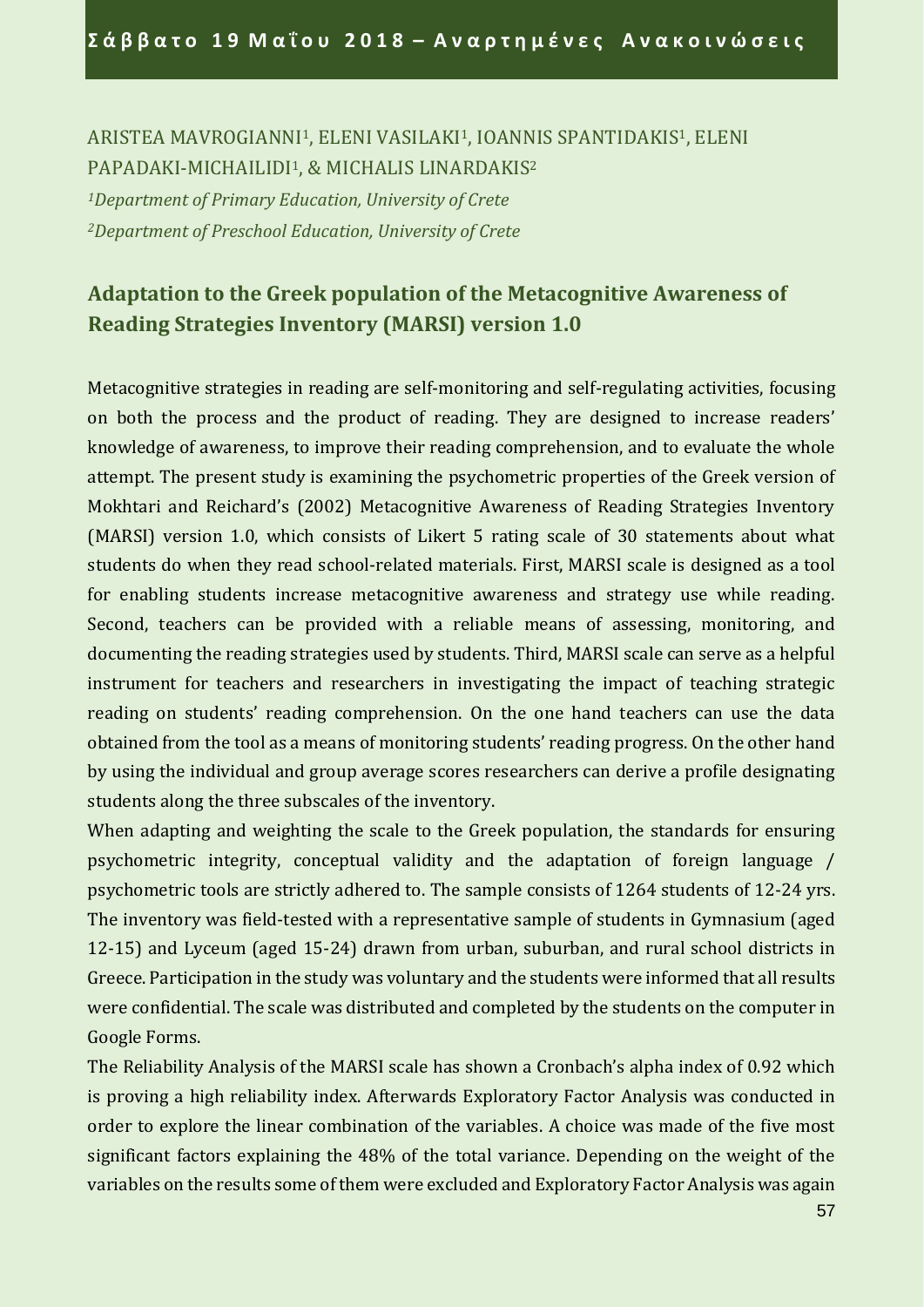conducted on the remaining variables. We observed that the factors are grouped differently in the Greek version of the scale. This fact, however, can be interpreted by taking into account the differences between the American and the Greek educational system and also the learning habits of the Greek students. Depending on the loading of the variables in the results, some were excluded and the factorial analysis was again performed on the remaining 16 variables. The Reliability Analysis of the 16 statements scale gave Cronbach's alpha index of 0.84.

## ATHINA KARAMANIDOU & DIMITRIS PNEVMATIKOS *Department of Primary Education, University of Western Macedonia*

# **Examining explanatory co-existence through dual process theories by eye tracking methodology**

Recent findings in Cognitive Science have shown that after systematic teaching, intuitive beliefs are not rejected but suppressed, remaining active even during adulthood. Scholars in Cognitive Science suggested dual process theories (DPT) as a possible theoretical vehicle to interpret the "explanatory co-existence" of both scientific and intuitive beliefs in the same mind. According to the DPT, a purely intuitive process is associated with the rapid reaction (Type 1 processing) and is competing with a more demanding analytical processing associated with the slow response (Type 2 processing). Defining features of Type 1 processing are an autonomous process and the independence of cognitive ability. Features of Type 2 processing are cognitive decoupling, mental simulation and its relation to cognitive ability. Dual process theorists have defined the belief bias as individuals' tendency to assess conclusions by empirical truth (Type 1 processing) and not by logical necessity or validity of syllogism (Type 2 processing). For example, asking people to evaluate the conclusion of a valid syllogism (e.g., "All mammals walk. Whales are mammals. Therefore, whales walk"), they incorrectly respond that the conclusion does not follow logically from the premises, or they spend more time to respond correctly. We suggest that "explanatory co-existence" could be examined by adapted on dual process methodology tasks. We assume that the "whole number bias" and the "intuitive belief bias" could be detected by the phenomenon of belief bias, as children and university students assess the validity of deductive syllogisms which are compatible and incompatible with intuitive beliefs. In addition, individual differences that explain the belief bias are examined regarding age and gender. In the current paper, however, we will present the evidence from a group of adults. The participants were examined on a series of valid syllogisms half of which the result was incompatible with the everyday experience. The accuracy of the responses and the reaction time were recorded. The analysis showed that participants are less accurate or spent more time